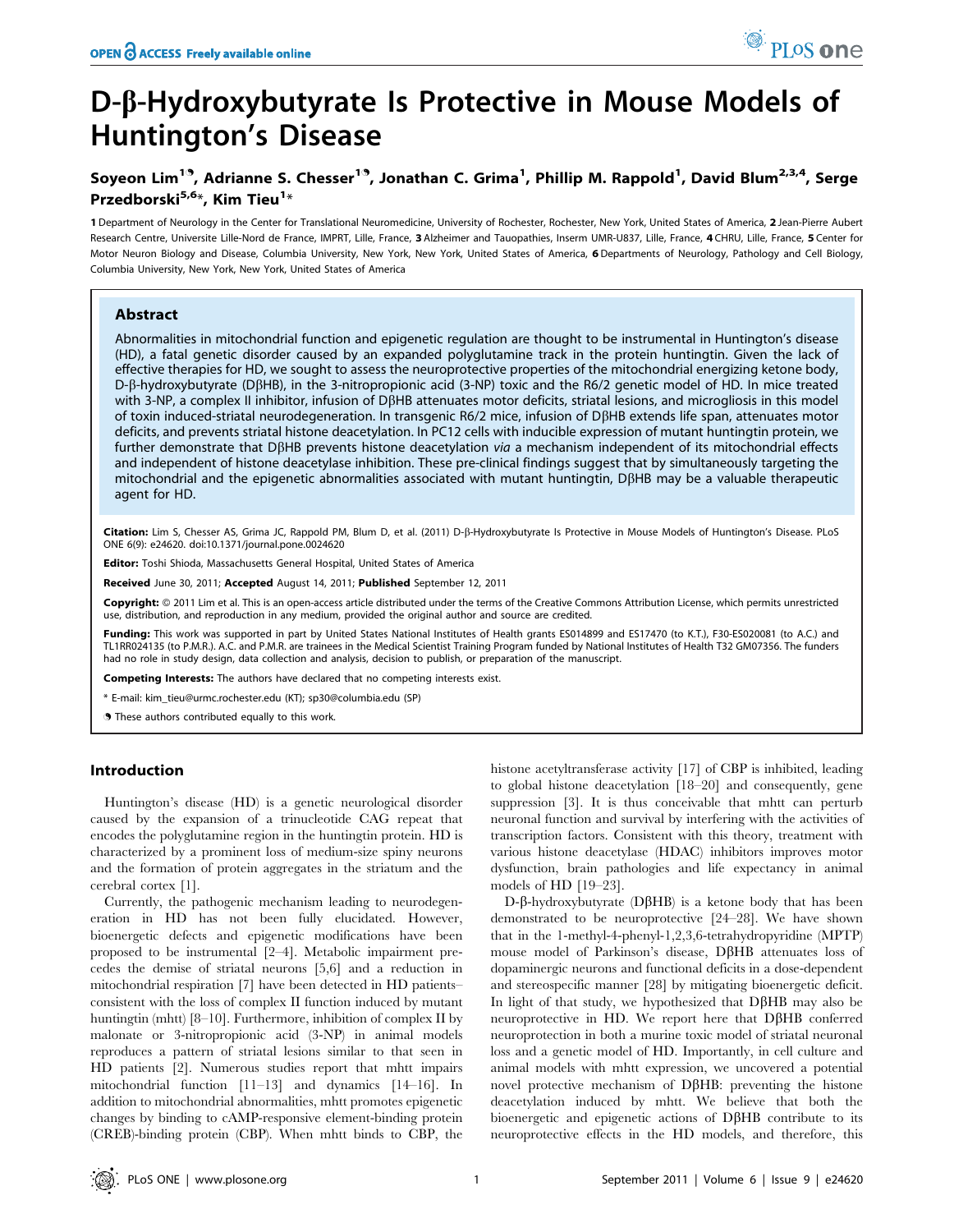molecule may be a novel therapy for this fatal neurodegenerative disorder.

## Results

## $D\beta$ HB attenuates striatal lesions induced by 3-NP

We previously demonstrated that DBHB conferred neuroprotection through the generation of succinate, a complex II substrate, in order to bypass complex I inhibition in the MPTP mouse model of PD [28]. In the present study, we hypothesized that in the neurotoxic model where 3-NP (a complex II inhibitor) was used to induce the striatal neuronal loss seen in HD,  $D\beta HB$ would similarly bypass this inhibition *via* its generation of the complex I substrate NADH (Figure 1). To this end, C57Bl/6 mice were injected with 3-NP in the presence or absence of continuous  $D\beta$ HB infusion using osmotic minipumps as previously described [28]. Consistent with its neurotoxic effect, in the group that received 3-NP alone (Figure 2B), Nissl staining of striatal sections revealed various sizes of bilateral lesions (marked pallor) in four of the five surviving animals (five deaths by the end of the 3-NP treatment, Figure 2J). In contrast, for the group that received  $p$ umps containing D $\beta$ HB, none of the nine surviving animals (one death after the 3-NP treatment, Figure 2J) showed a detectable lesion (Figure 2C). In addition to striatal cell loss, 3-NP has been



Figure 1. Metabolic pathways of D $\beta$ HB in mitochondria. The metabolism of  $D\beta$ HB in mitochondria is stereospecific to the D isoform. Under normal physiological conditions, the level of  $D\beta HB$  is low but becomes dramatically elevated during starvation, increased fatty acid metabolism or pathological conditions such as diabetes. From its site of production in the liver, DBHB is released into the blood and circulated for utilization by other tissues. In general, the rate of ketone body usage in the brain is proportional to the concentration in the circulation [59]. Circulating  $D\beta HB$  readily crosses the blood-brain barrier and enters brain mitochondria where it is metabolized by mitochondrial  $\beta$ hydroxybutyrate dehydrogenase to acetoacetate, which is subsequently converted to acetyl-coenzyme A to feed into the tricarboxylic acid cycle (TCA) cycle. The intermediate products generated from this cycle, NADH and succinate, in turn feed into the electron transport chain to subsequently generate ATP at complex V. Through this metabolic pathway,  $D\beta$ HB is an excellent alternative source of energy in the brain when glycolysis is not operative or when glucose supply is depleted such as during starvation [59].

doi:10.1371/journal.pone.0024620.g001

reported to induce gliosis [29]. Since  $D\beta HB$  prevented striatal cell loss, we determined whether this compound also had an effect on gliosis in these animals by assessing immunoreactivity for macrophage antigen complex 1 (MAC-1)/CD11b, a marker for microglia, in striatal sections. As seen in Figure 2E and H, microglial activity was dramatically upregulated by 3-NP in the areas corresponding to the lesion core. Discrete, darkly stained areas (circumscribed) were readily visualized from these sections.



Figure 2. DBHB attenuates striatal lesions induced by 3-NP. Male C57Bl/6 mice ( $\sim$ 21 weeks-old) was infused subcutaneously (1 µl/ h) with either DBHB (1.6 mmol/kg in saline) or vehicle (saline) using implanted osmotic minipumps. One day after surgery, each animal group was further subdivided into two groups to receive nine i.p. injections of either saline or 3-NP (50 mg/kg) at 12 h intervals. Five hours after the last 3-NP injection, animals were intracardially perfused with 4% paraformaldehyde. As compared to control (A), 3-NP induced significant cell loss (pale region) as seen here with Nissl stain (B). This lesion was not detectable in the group that received D $\beta$ HB infusion (C). DBHB by itself did not affect the baseline level (not shown) of Nissl staining. Immunoreactivity for MAC-1/CD11b was observed after 3-NP treatment (E, H) in the lesioned area (outlined) as compared to the saline control group (D, G). Although 3-NP also induced discrete regions of increased microglia reaction in some animals that received  $D\beta$ HB (F, I), the immunoreactivity was not as dramatic as compared to the 3-NP treated group (E, H). Panel J summarizes the death rate and numbers of animals with striatal lesions induced by 3-NP in the groups that received either saline or D $\beta$ HB infusion. Panel K demonstrates comparable magnitude of complex II inhibition in the two 3-NP treated groups, indicating that DBHB did not interfere with the function of complex II per se.

doi:10.1371/journal.pone.0024620.g002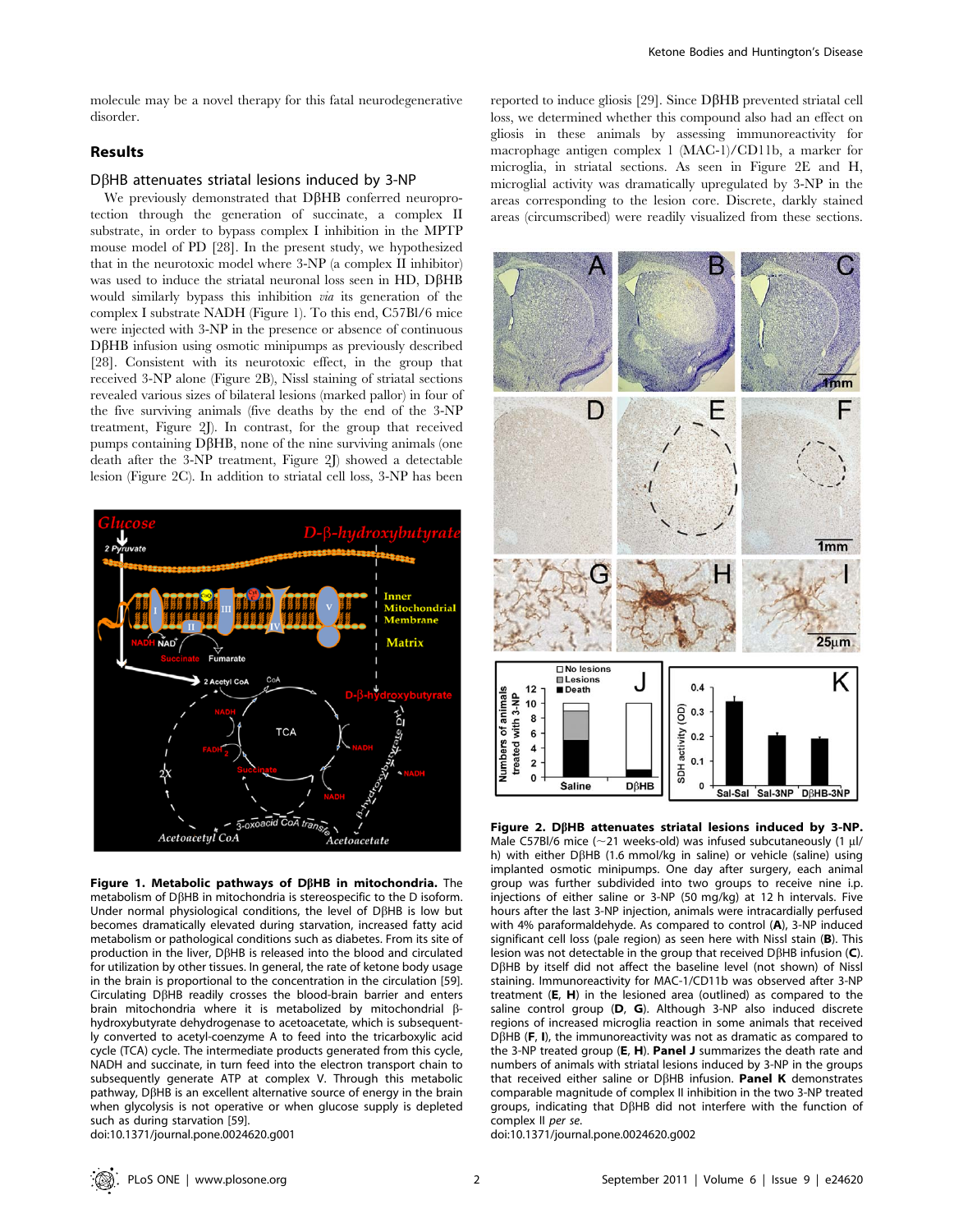All five surviving animals from the saline group that received 3-NP showed strong microglial activation. Although microglial activation was observed in five out of nine surviving animals in the group that received D $\beta$ HB (Figure 2F and I), microgliosis did not appear to be as robust as the saline group (Figure 2E and H).

To exclude the possibility that  $D\beta HB$  conferred protection by interfering with the levels of 3-NP in the brain, we performed histochemical analyses to compare succinate dehydrogenase (complex II) activity in striatal sections in animals treated with and without D $\beta$ HB. Complex II inhibition induced by 3-NP was of comparable magnitude between these groups, demonstrating  $D\beta HB$ did not reduce the pharmacological effect of 3-NP (Figure 2K). Together, these results suggest that in this metabolic defect model of striatal neuronal damage, D $\beta$ HB attenuates neurodegeneration probably through its well established bioenergic effect.

## $D\beta$ HB attenuates motor deficits induced by 3-NP

In addition to the large striatal lesions observed, this 3-NP regimen induces severe locomotor abnormalities by the end of the treatment [29]. To quantify the magnitude of this behavioral abnormality in the presence of DBHB, C57Bl/6 mice were treated with  $3-NP$  and  $D\beta HB$  as described in Figure 2 and five hours after the last 3-NP injection (the same time point used in Figure 2), locomotor activity was assessed using infrared photobeam chambers. As seen in Figure 3, animals treated with 3-NP alone were almost completely immobilized; however, D $\beta$ HB partially improved motor dysfunction induced by 3-NP.

#### $D\beta$ HB delays motor deficits in R6/2 mice

Because HD is a genetic disorder, to assess the potential clinical relevance of D $\beta$ HB for HD, we infused this compound in transgenic R6/2 mice, an HD model in which both mitochondrial dysfunction and epigenetic modifications have been demonstrated. Additionally, a clear and rapid progression of the disease (phenotype, neuropathology and life-span) in these mice make them an ideal model for us to test the protective effects of  $D\beta HB$ . Six week old male transgenic-R6/2 mice and their non-transgenic littermates were subcutaneously implanted with osmotic minipumps containing  $D\beta HB$  or saline for the entire period of study. Pumps were replaced every two weeks. Beginning one week after implantation, mice were assessed for locomotor activity using open field automated chambers. As seen in Figure 4, although moderate, DBHB significantly attenuated the severity of motor deficits in these animals.  $D\beta HB$  did not have an effect in nontransgenic wild type littermates (not shown).

#### $D\beta$ HB significantly extends life-span in R6/2 mice

Life expectancy of the animals described in Figure 4 was monitored. In the group that received vehicle control, most transgenic animals died by 90 days. However,  $D\beta HB$  significantly extended the survival time (Figure 5A). The mean survival time in the D $\beta$ HB treated group increased by  $\sim$ 30.0% over the saline treated group (D $\beta$ HB group = 108.7 $\pm$ 4.3, saline group = 83.6 $\pm$ 2.3, expressed as days  $\pm$  SEM,  $p<0.001$ ). None of the non-transgenic animals died by the end of this experiment. Perhaps due to the presence of polyQ aggregates in the pancreas leading to reduced mass and function of  $\beta$ -cell as well as interference with transcriptional regulation in islets, some of these transgenic mice have also been reported to develop diabetes towards the end stage of life expectancy [30–32]. To determine if this cohort of R6/2 mice also had this complication and whether  $D\beta HB$  was protective against this metabolic defect, blood glucose levels were monitored. We observed that up to the time point that most of these mutant mice died  $(13<sup>th</sup> week)$ , glucose levels remained normal, although for one mouse that survived up to 14 weeks, we did detect an elevated glucose level. Thus diabetes alone could not account for the increased death rate in these mice. In mutant mice treated with  $D\beta$ HB, glucose levels remained low for all animals (Figure 5B). However, it is unlikely that  $D\beta HB$  extended life expectancy in these transgenic mice through the improvement of diabetes because as discussed above, high blood glucose is not a prominent feature in this cohort. Regardless, because this metabolic disorder also occurs in HD patients [33], this stabilizing effect of  $D\beta$ HB on glucose levels may be a desirable feature for HD.



Figure 3. DßHB attenuates motor deficits induced by 3-NP. Male C57Bl/6 mice ( $\sim$ 21 weeks-old) were treated with 3-NP and DßHB as described in Figure 1. Five hours after the last 3-NP injection, mice were assessed for locomotor activities using infrared photobeam chambers. In the group that received saline infusion ( $n = 12$ ), 3-NP injection induced dramatically impaired locomotor movements. In contrast, these abnormalities were attenuated in the 3-NP group that received DBHB infusion (n = 7). Units expressed as % of the saline injected control group (not shown)  $\pm$  SEM.  $*p$ <0.05 as compared to the 3-NP treated mice that receive saline infusion. doi:10.1371/journal.pone.0024620.g003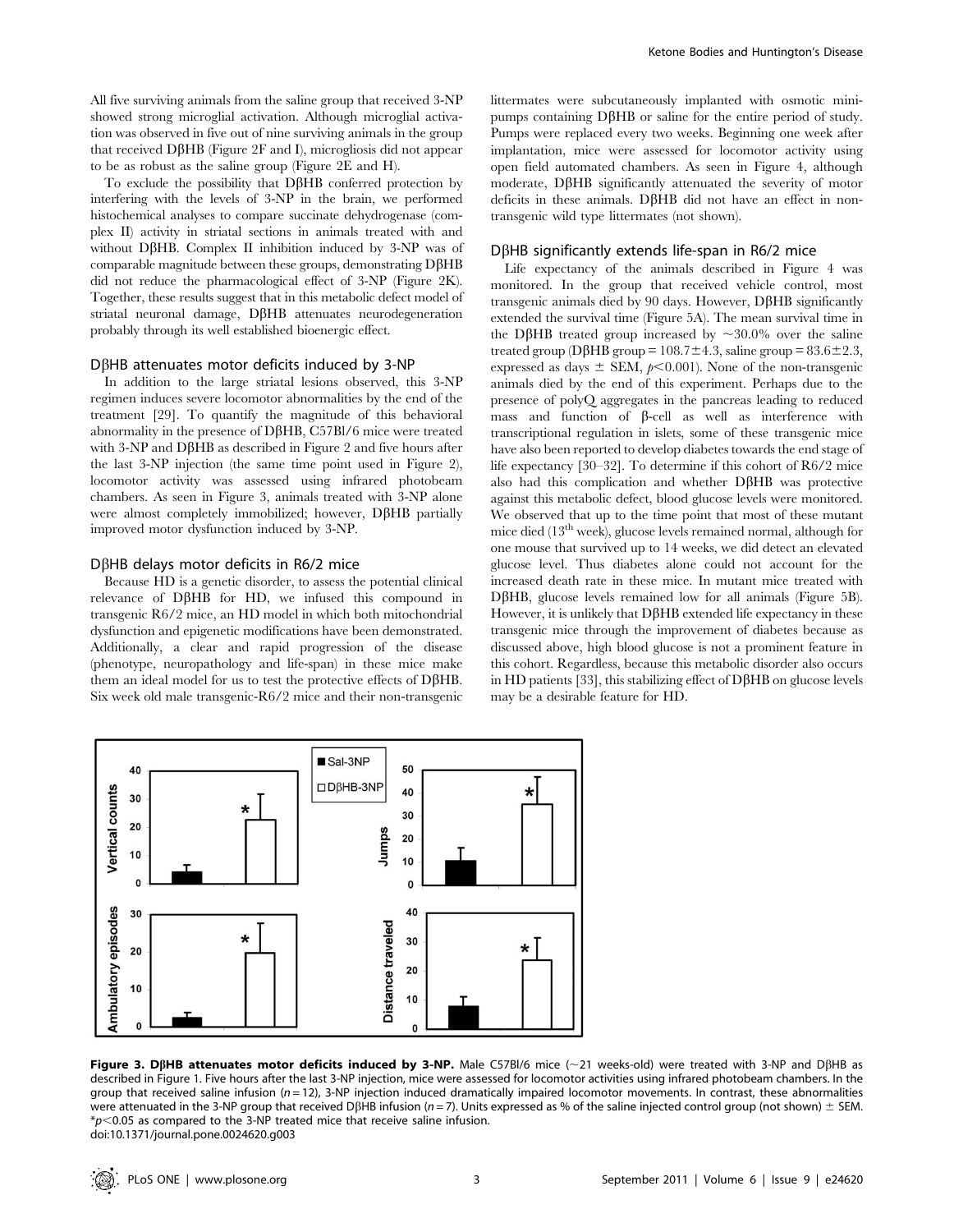

Figure 4. DßHB attenuates motor deficits in Transgenic-R6/2 mice. Six week old male transgenic (Tg)-R6/2 mice and non-transgenic (Ntg) littermates were infused with either saline vehicle or DbHB as described in Figure 2. Osmotic minipumps were replaced every two weeks for the entire study period. Locomotor activities were assessed using infrared photobeams chambers. Tg-R6/2 mice displayed significant impairment in locomotor movements. In contrast, these abnormalities were delayed and less severe in the Tg group treated with D $\beta$ HB (n = 7). D $\beta$ HB did not affect locomotor function of Ntg mice (not shown). Units expressed as % control of Ntg-Saline group at seven weeks old ( $n = 12$ ). \*p<0.05 as compared to the respective Tg-saline groups  $(n=7)$  at the same time points. doi:10.1371/journal.pone.0024620.g004

## $D\beta$ HB prevents histone deacetylation induced by mhtt in R6/2 mice

Neuropathology and gross morphological changes were also assessed in animals recovered from the experiments described in Figure 5. Three features commonly found in transgenic-R6/2 mice are striatal atrophy, protein aggregation and histone deacetylation. Although we observed a reduction in striatal volume in transgenic animals, we did not detect an overall change in striatal volume in these mutant animals treated with or without DBHB (data not shown). Nor did we detect an apparent difference in protein aggregation in striatal sections immunostained with an antibody (EM48, Chemicon International Inc.) against huntingtin (data not shown). However,  $D\beta HB$  dramatically restored the epigenetic abnormality in these animals. As illustrated in Fig. 6, consistent with other studies [20,34], we confirmed histone deacetylation in transgenic mice by incubating striatal tissue sections with polyclonal antibodies against acetyl-histone H4.  $D\beta HB$  treatment blocked histone deacetylation in the transgenic



Figure 5. DßHB extends life expectancy and stabilizes glucose levels of Tg-R6/2 mice. Animals from Figure 4 were monitored twice daily for their survival rate (A). These mice were considered to reach their end stage if they were unable to right themselves after being placed on their back or died overnight. DBHB significantly extended the survival time in Tg-R6/2 mice.  $n = 12$  (Ntg-saline),  $n = 7$  (Tg-saline),  $n = 7$  (Tg-DBHB).  $p < 0.001$ Kaplan-Meier analysis between Tg-sal and Tg- DßHB groups. These animals were also assessed weekly for glucose levels after six hours of fasting (B). One animal from the Tg-saline group survived up to 14 weeks and exhibited an elevated glucose level. doi:10.1371/journal.pone.0024620.g005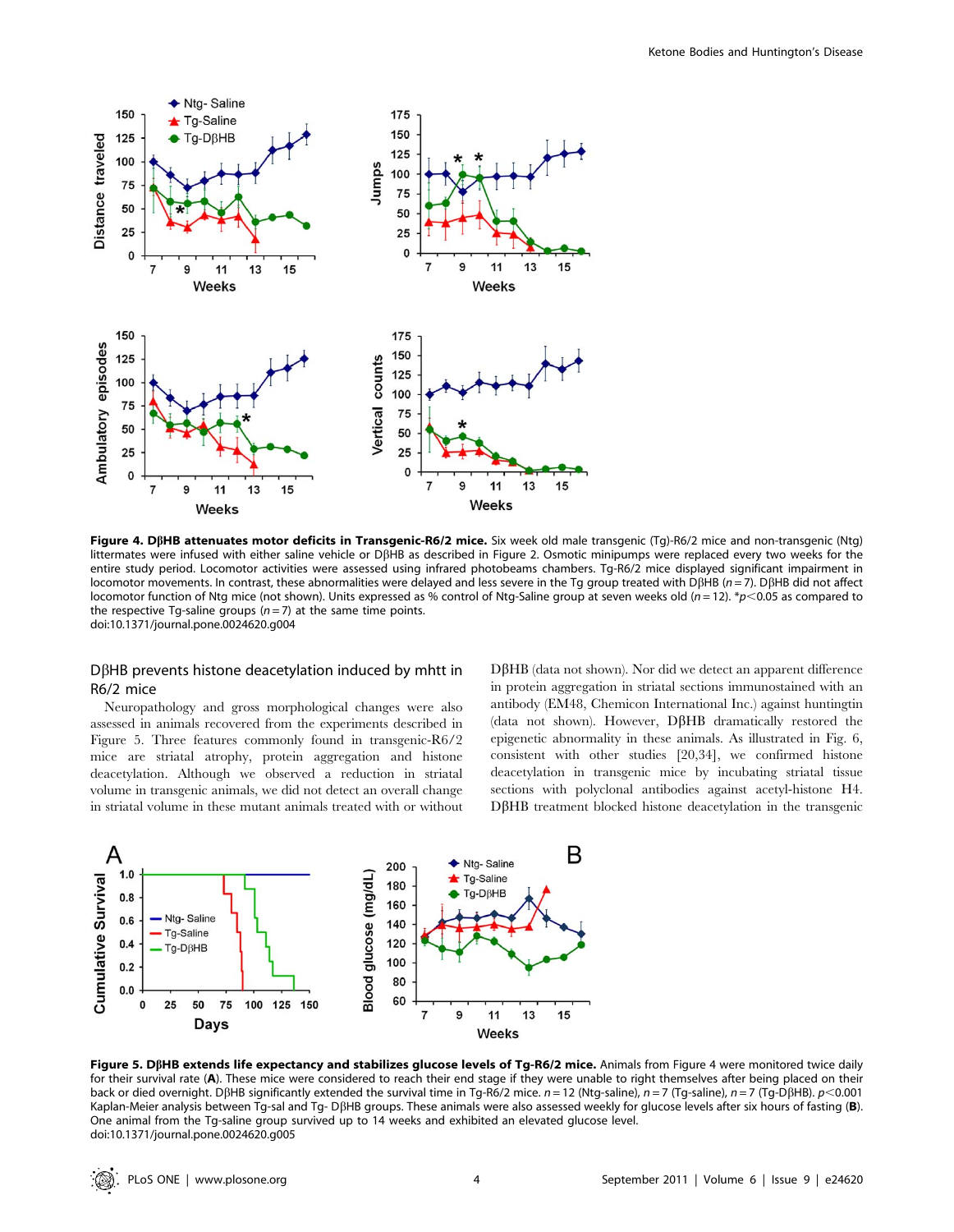

Figure 6. D $\beta$ HB prevents histone deacetylation induced by mhtt. Animals recovered from the survival study were perfused and striatal sections were obtained and immunostained for histone H4 acetylation. Immunoreactivity was visualized by incubation in  $3,3'$ diaminobenzidine . There was less immunoreactivity of histone H4 acetylation in the transgenic animals as compared to the Ntg mice. DBHB treatment restored H4 acetylation in the Tq animals.  $n = 2$ representative animals per group. doi:10.1371/journal.pone.0024620.g006

mice. These results suggest that in addition to its well established bioenergetic effects, D $\beta$ HB may also confer protection to the R6/ 2 mice through restoring epigenetic alterations induced by mhtt.

#### $D\beta$ HB prevents histone deacetylation induced by mhtt

Primarily based on its similar chemical structure to the histone deacetylase (HDAC) inhibitor sodium butyrate, we hypothesized that DBHB would also attenuate histone deacetylation induced by mhtt via HDAC inhibition. To assess this possibility, we used stably transfected PC12 cells with inducible expression of human mutant  $(Htt^{Q103})$  and normal  $(Htt^{Q25})$  huntingtin. Htt<sup>Q103</sup> cells have been reported to display histone deacetylation [18]. These stable cells were treated with or without  $1 \mu M$  tebufenozide for the induction of huntingtin expression, in the presence or absence of  $D\beta HB$ ,  $L\beta HB$  (a mitochondrially inactive isomer of D $\beta HB$ ) or sodium butyrate as the positive control. As illustrated in Figure 7, 48 h after induction, mhtt dramatically reduced the extent of acetylation on histone H4 (100% $\pm$ 3.12 vs 39.37% $\pm$ 6.71, Panels A and B) in the  $Htt^{Q103}$  cells. This reduction was absent in the HttQ25 cells (Panel C), suggesting a specific effect of mhtt. The  $dose-response$  study shows D $\beta$ HB and sodium butyrate significantly increased histone H4 acetylation at a concentration of  $4 \text{ mM}$  (Panel A) in Htt<sup>Q103</sup>cells. L $\beta$ HB also had similar dose-response effect to  $D\beta HB$  (data not shown). Quantitatively, at an equimolar concentration (4 mM, Panel B), both D $\beta$ HB and L $\beta$ HB completely preserved the levels of histone acetylation  $(89.46\% \pm 11.66$  and  $105.25\% \pm 24.65$ , respectively). In contrast, sodium butyrate dramatically increased the acetylation level to  $952.65\% \pm 24.65$  – suggesting a different mechanism exists in these two classes of compounds. This pattern of dramatic difference was also detected in the  $Htt^{Q25}$  cells (Panel C) where  $D\beta HB$  and  $L\beta HB$  did not change the baseline of histone acetylation but a significant increase was induced by sodium butyrate.

## $D\beta$ HB prevents histone deacetylation via an HDAC independent mechanism

To further assess whether the effects of DBHB and LBHB on blocking histone deacetylation was a result of HDAC inhibition, we measured HDAC activities in the presence or absence of these compounds. Sodium butyrate served as a control. First, we measured the inhibitory effect of these compounds against classes I and II HDAC. Trichostatin A  $(1 \mu M)$  was used as an additional positive control for class I and II HDAC inhibition. As expected, both trichostatin A and sodium butyrate inhibited the activity of these enzymes (Figure 8A). However,  $D\beta HB$  and  $L\beta HB$  did not have this inhibitory effect. Even at a concentration up to 10 mM, these two compounds did not inhibit HDAC activity (data not shown). Since these compounds may potentially inhibit a third class of HDAC, we also assessed the effects of  $D\beta HB$  and  $L\beta HB$ on the enzymatic activity of HDAC class III. We also did not detect inhibitory effects of D $\beta$ HB and L $\beta$ HB against this enzyme (Figure 8B). Consistent with its role as an inhibitor of HDAC I and II, sodium butyrate also did not have an effect here. As a positive control, nicotinamide, an HDAC III inhibitor, almost completely inhibited this activity. Together, these results indicate that both mitochondrially active and inactive forms of beta-hydroxybutyrate prevent histone deactylation induced by mhtt via an HDACindependent mechanism.

## **Discussion**

The neuroprotective effects of  $D\beta HB$  have been demonstrated in various models of neurological disorders [24–28]. We previously showed that in the MPTP mouse model of Parkinson's disease,  $D\beta$ HB attenuated loss of dopaminergic neurons and functional deficits in a dose-dependent and stereospecific manner via its bioenergetic effect [28]. In the present study, we report that  $D\beta HB$ is neuroprotective in both mitochondrial toxin induced striatal neurodegeneration and a genetic mouse model of HD. It is likely that the bioenergetic effects of  $D\beta HB$  contributed to the protection in these models. Although the epigenetic effects observed in the present genetic model may also play a role, it requires further studies.

In addition to its adverse effects on mitochondria, mhtt induces transcriptional dysregulation by binding to the cAMP-responsive element-binding protein (CREB)-binding protein (CBP), which also functions as a histone acetyltransferase (HAT) [17]. The expanded glutamine stretch in mhtt has been shown to bind to either the polyQ domain of CBP and sequester it in nuclear inclusions [35–37] or bind to the acetyltransferase domain (outside the polyQ domain) in CBP [18,38], leading to the inhibiton of the HAT activity of CBP and ultimately, global histone deacetylation [18–20]. This reduction in histone acetylation, in turn, leads to gene silencing [3]. By increasing histone acetylation, histone deacetylase (HDAC) inhibitors improve motor dysfunction and brain pathologies, as well as increases life expectancy in animal models of HD [19–21]. Based on its similar chemical structure to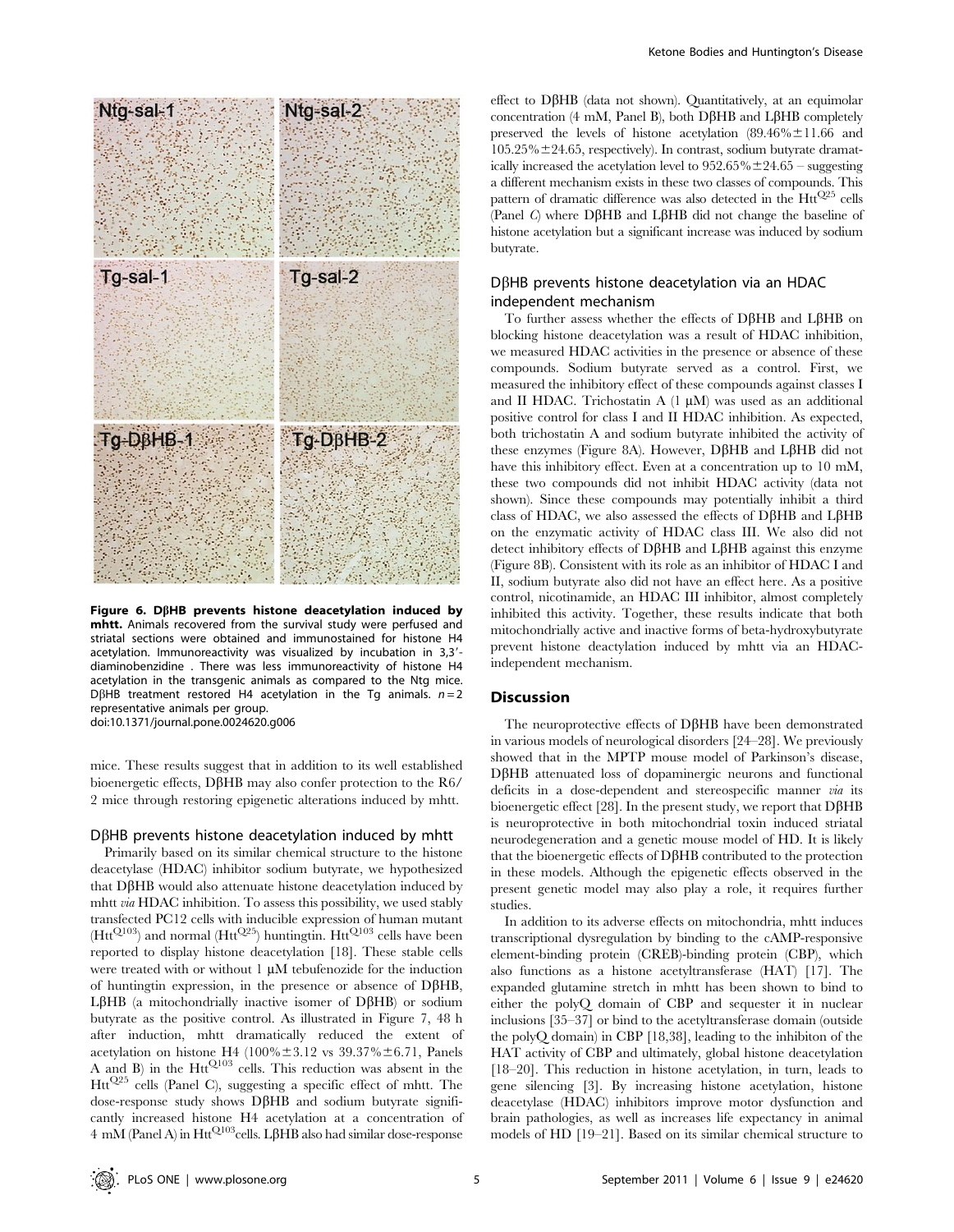

Figure 7. DBHB and LBHB prevent histone deacetylation induced by mhtt. (Panel A): Dose-response study of DBHB and sodium butyrate (0.25 mM-4 mM) in PC12 cells with inducible expression of HttQ103 upon addition of tebufenozide (1 mM) using immunoblotting. Two microgram of histones extracted from Hela cells treated with 5 mM sodium butyrate (obtained from Upstate Biotechnology Inc.) was used as a positive control ("+C"). Levels of histone acetylation were quantified in cells with mutant (Panel B, Htt<sup>Q103</sup>) or normal (Panel C, Htt<sup>Q25</sup>) huntingtin 48 h after induction in the absence ("0") or presence of equimolar concentrations (4 mM) of DBHB ("D"), LBHB ("L") or sodium butyrate ("Na") and compared with the non-tebufenozide treated control group ("C"). Data represent  $n = 6$ –10 per group (pooled from three separate experiments). \*p<0.01 as compared to the control group (''C'') without tebufenozide treatment. doi:10.1371/journal.pone.0024620.g007

the HDAC inhibitors sodium butyrate and phenylbutyrate, we initially hypothesized that  $D\beta HB$  would attenuate abnormal levels of histone deacetylation induced by mhtt via HDAC inhibition. Our subsequent studies demonstrated that although D $\beta$ HB did prevent histone deacetylation induced by mhtt, the mechanism was not mediated by HDAC inhibition. Because  $D\beta HB$  is a wellestablished mitochondrial substrate, we assessed whether the observed epigenetic effect was mediated through mitochondria. The metabolism of D $\beta$ HB to acetoacetate in mitochondria by  $\beta$ hydroxybutyrate dehydrogenase is stereospecific [39]. Although cytosolic enzymes have been reported to metabolize L $\beta$ HB in chicken liver [40] and sheep kidney [41,42], there is no evidence to support the existence of either a mitochondrial L-3-hydroxybutyrate dehydrogenase or a racemase that interconverts the L- and Disoforms of  $\beta$ -hydroxybutyrate [39]. Consistent with this, in our previous study using polarography we confirmed that  $D\beta HB$ , but not L $\beta$ HB, could support mitochondrial respiration leading to higher ATP production [28]. Therefore, our data suggest that  $D\beta HB$  did not restore histone acetylation via a mitochondrial mechanism, because its mitochondrially inactive isomer,  $L\beta HB$ , produced the same epigenetic changes.

The precise mechanism by which  $D\beta HB$  prevents histone deacetylation induced by mhtt requires additional investigations. In general, there are a few potential mechanisms by which  $D\beta HB$ 



Figure 8. DßHB and LßHB do not inhibit HDAC activities. Hela nuclear extract was used as a source of class I and II HDAC activity (Panel A) where as recombinant human Sir1 was used as a source of class III HDAC activity (Panel B). HDAC activities were assessed in the absence (control, "C") or presence of 4 mM DβHB ("D"), LβHB ("L") or sodium butyrate ("Na", an HDAC I and II inhibitor), 1 μM trichostatin A ("TA", an HDAC I and II inhibitor) or 1 mM nicotinamide (''Nic'', an HDAC III inhibitor). Activities were quantified based on fluorescence intensity and expressed as arbitrary fluorescence unit (AFU).  $n = 6-16$  per group from 5 independent experiments. doi:10.1371/journal.pone.0024620.g008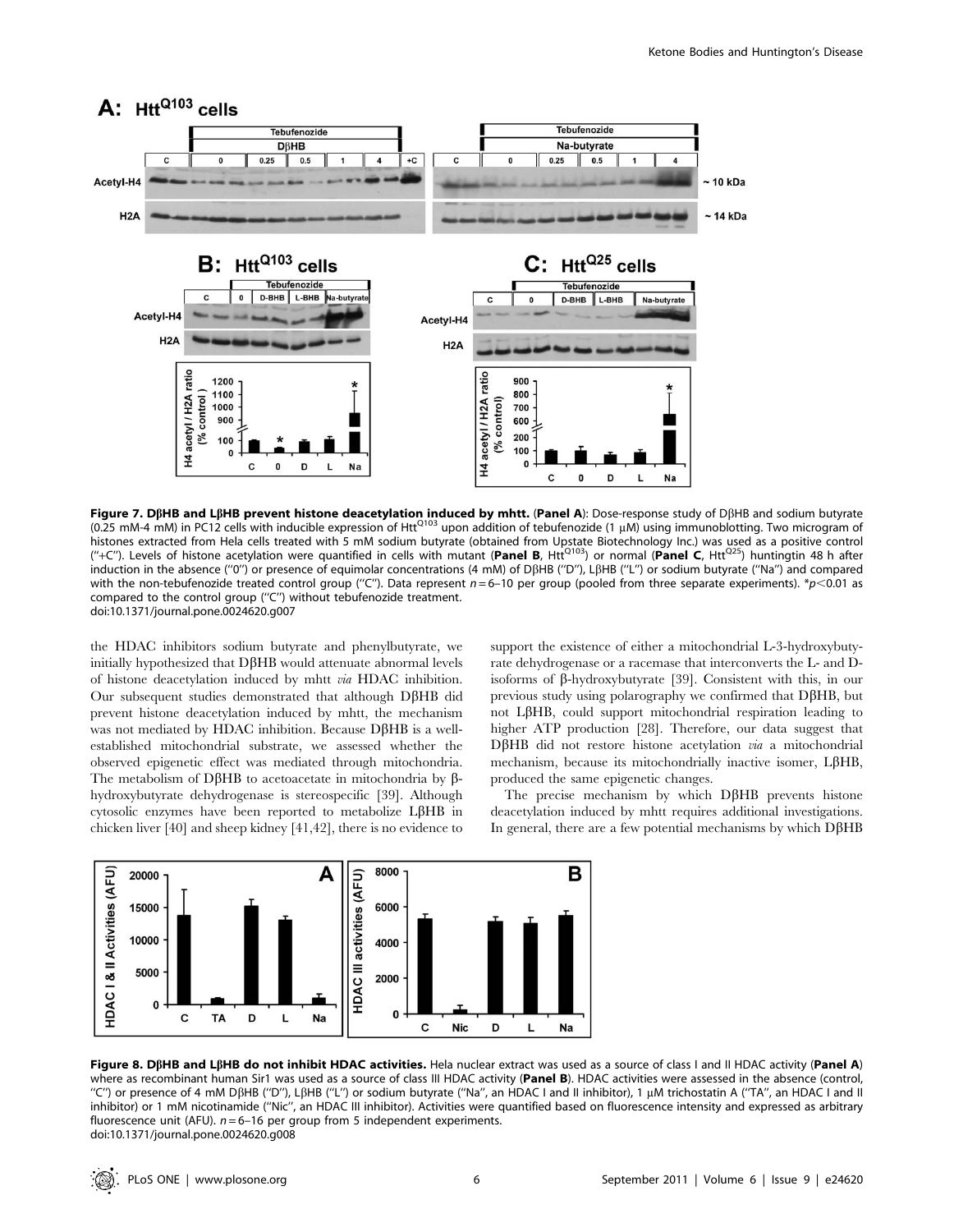can increase histone acetylation in the presence of mhtt: 1) Inhibit HDAC activity, 2) Increase general histone acetyltransferase activity, 3) Reduce mhtt-induced protein aggregation, leading to less sequestration of CBP, and 4) Block the binding of mhtt to the active site of CBP, maintaining the normal HAT activity of this protein. We have eliminated the first possibility by demonstrating that  $D\beta HB$  did not inhibit any of the three classes of HDAC. Regarding the second possibility, we reasoned that if  $D\beta HB$ increased a general HAT activity, we would have detected an increase in histone acetylation when  $Htt^{Q25}$  cells were treated with this compound. This rationale is further supported by the fact that when these cells were treated with a general HDAC inhibitor (sodium butyrate), histone acetylation was increased. A general mechanism such as inhibiting HDAC or stimulating HAT should lead to an increase in histone acetylation, regardless of the presence of mhtt or normal htt. The fact that we only observed a DβHB-mediated increase in histone acetylation in cells with mhtt and that this increase was only to restore acetylation to the baseline level rather than the dramatic increase seen with sodium butyrate, led us to the remaining two possibilities. However, based on our immunohistochemical observations in both stable PC12 cells and  $R6/2$  mice, D $\beta$ HB does not appear to reduce protein aggregation (data not shown). Therefore, we are left with our last hypothesis. That is, this effect of  $D\beta HB$  is specific to mhtt and it may be mediated through blocking the binding of mhtt to CBP, leaving the HAT activity of this protein intact. It is worth noting that in addition to CBP, other proteins with HAT activity such as p300 and P/CAF may also interact with mhtt [18]. Thus, the effect of DβHB may not be restricted to just CBP.

Although D $\beta$ HB extended the life span of R6/2 mice quite dramatically, D $\beta$ HB did not produce a similarly striking improvement in motor deficits in these animals. This lack of robust effect may be a result of the experimental regimen. Because the half-life of D $\beta$ HB is only about 1.64 h [43], it had to be delivered through osmotic minipumps. The large size of these pumps necessitated waiting until mice were six weeks old to implant them and begin treatment. However, R6/2 mice start to exhibit motor deficits as early as three-four weeks old and by six weeks already exhibit marked locomotor deficits [44,45]. Thus, beginning  $D\beta HB$  infusion at six weeks was likely too late to get the maximum benefits of this molecule. Consistent with this theory, when these mice were treated beginning at seven weeks old, we did not detect such a clear trend of improvement in motor deficits (data not shown). As discussed in other reviews [46,47], an early HD neurological phenotype, probably as a result of neuronal dysfunction, occurs before the overt appearance of protein aggregations or neurodegeneration. This neuronal dysfunction is likely mediated by interactions between mhtt and other proteins [47]. Relevant to our working hypothesis is the binding of mhtt to CBP, leading to histone hypoacetylation. The effects of gene silencing as a consequence of histone deacetylation very likely play a major role in early neurological deficits in HD patients and R6/ 2 mice. The ability of  $D\beta HB$  to prevent histone deacetylation induced by mhtt leads us to hypothesize that if given early enough and at a sufficient concentration to prevent the interactions between mhtt and CBP, D $\beta$ HB may further attenuate neurological deficits in these animals. Future studies using mouse models with slower onset of symptoms or developing a means of delivering  $D\beta$ HB in mice younger than six weeks old are necessary to address this issue.

The short half-life of  $D\beta HB$  raises the question of whether this compound would be a feasible treatment for human diseases. We believe the first crucial step in drug discovery is to identify an active compound. Once such a compound has been identified,

current pharmaceutical technology is readily available to improve such unfavorable pharmacokinetic profiles as a short half-life. For example, the compound of interest can be encapsulated in a polymer matrix facilitating slow release over time. This strategy is widely utilized by pharmaceutical companies and has been applied to control the release of levodopa (Sinemet<sup>®</sup> CR) for the treatment of Parkinson's disease. Relevant to the present study, orally active forms of  $D\beta HB$  with more favorable pharmacoketics are currently being developed by KetoCytonyx Inc, a biotechnology company dedicated to the use of ketone bodies for the treatment of various human diseases [27]. Similar, Accera Inc. has recently marketed AxonaTM, a medium chain triglyceride to generate ketone bodies, for the treatment of Alzheimer's disease. In addition to the pharmaceutical form of D $\beta$ HB, non-pharmacological approaches such as a ketogenic diet (KD) and caloric restriction can also produce higher levels of this molecule in the body. Although not palatable and hyperlipidimic, KD has been used successfully for almost a century for the treatment of refractory epilepsy in children. KD has also been demonstrated to be beneficial in transgenic mouse models of Alzheimer's disease [48] and Amyotrophic Lateral Sclerosis [49] as well as in patients with Parkinson's disease [50] and Alzheimer's disease [51]. Caloric restriction (e.g., alternate day fasting) leading to higher serum  $D\beta$ HB concentrations is also neuroprotective [52–55].

In summary, the present study adds HD to a growing list of neurological disorders in which D $\beta$ HB may confer neuroprotection. In addition to its well established mitochondrial effect, we may also unravel a novel epigenetic function of this molecule, leading to new insights into the mechanism by which it confers neuroprotection in treating epilepsy and other neurological disorders. Numerous studies have demonstrated the beneficial effects of increasing histone acetylation in HD [19–23]. Although we were unable to precisely elucidate the epigenetic mechanism of  $D\beta$ HB or to fully establish a direct link between its restoration of histone acetylation and neuroprotection, we believe the overall positive results in the present study serve as a starting point that encourages further investigations into the potential clinical relevance of this compound for HD.

## Materials and Methods

#### Ethics Statement

All experiments were approved by the Institution Animal Care and Use Committee of the University of Rochester under the protocol number 2007-063.

## Animals and treatment

 $3-NP$  model: D $\beta$ HB (1.6 mmol/kg/d in saline) or vehicle (saline) was infused (1  $\mu$ l/h) in male C57Bl/6 mice (~21 weeks-old) using subcutaneously implanted Alzet<sup>®</sup> osmotic minipumps (Model 2001, DURECT Corp., Cupertino, California, USA). This dosage of  $D\beta HB$  was chosen based on our previous dose-response study [28] showing that this concentration yielded approximately threefold increase in baseline plasma levels of D $\beta$ HB (~1.0 mM) and conferred maximal neuroprotection against MPTP toxicity. One day after implantation, each animal group was further subdivided into two groups to receive nine i.p. injections of either saline or 3-NP (50 mg/kg in 0.1 M PBS, pH 7.4) at 12 h intervals as described by Beal and colleagues [29]. Five hours following the last 3-NP injection, animals were anesthetized with pentobarbital (35 mg/kg, i.p.) and intracardially perfused with cold  $4\%$  (w/v) paraformaldehyde in 0.1 M PBS (pH 7.4). Their brains were removed, postfixed in the same fixative overnight at  $4^{\circ}C$ , cryoprotected in 30% (w/v) sucrose for 48 h at  $4^{\circ}$ C and then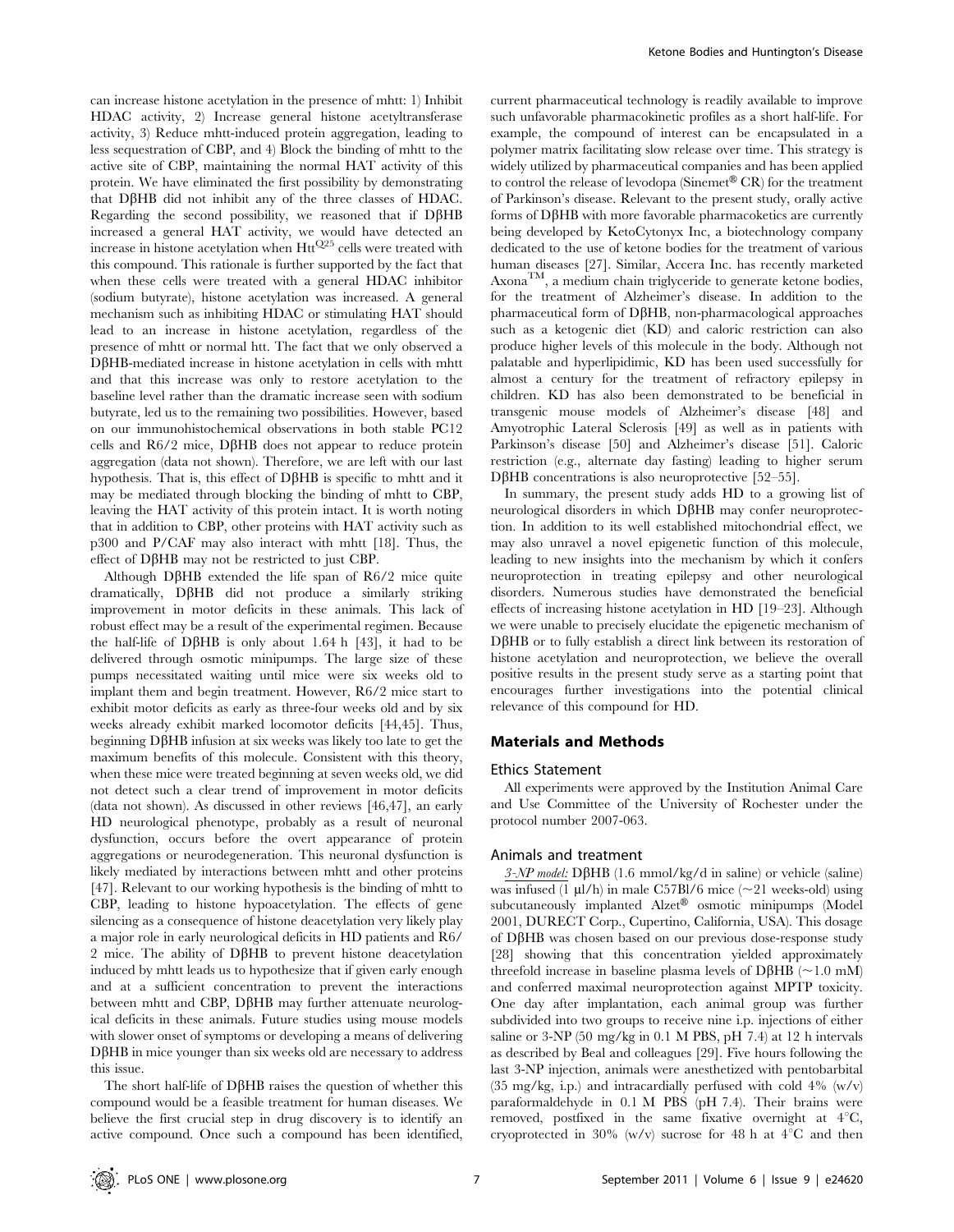frozen in dry ice-chilled isopentane. Serial coronal sections  $(30 \mu m)$  spanning the entire striatum were collected free-floating in phosphate buffer prior to immunohistochemical analyses. R6/2 model: Female hemizygous R6/2 breeders (with ovarian transplant) were purchased from the Jackson Laboratories and bred with male B6CBAFI/J mice to maintain the same background. The offspring were genotyped using tail DNA. As with the 3-NP study, animals were subcutaneously infused with either saline vehicle or DBHB  $(1.6 \text{ mmol/kg/d})$  using Alzet<sup>®</sup> osmotic minipumps (Model 2002). Six week old animals were used because younger mice were too small to accommodate these osmotic pumps, which were replaced every two weeks throughout the study period. Only male mice were used.

#### Locomotor activity testing

Automated chambers (Env-510, Med Associates, St. Albans, Vermont) were used to quantify locomotor activity. Each chamber (10.75" $L \times 10.75$ " $W \times 8$ "H), with sound isolation cubicles, is equipped with infrared photobeams (3 mm in diameter) separated by 24.4 mm on a horizontal plane, 39 mm from the floor of the chamber. A second set of photobeams located 57 mm above the horizontal photobeams divides the chamber vertically. Using the Open Field Activity Software $\mathcal{P}$  provided by the company, photobeam breaks were recorded every 5 minutes for 30 minutes to quantify vertical, traveled distance, jumps and ambulatory movements. For the 3-NP treated mice, animals were assessed five hours following the last 3-NP injection. R6/2 mice were assessed weekly, starting one week after the implantation of the pumps.

#### Survival analysis

For the survival studies of R6/2 mice, we adopted the criteria described previously [20] to determine the end point of an animal. Animals were observed twice daily, morning and late afternoon. When the animals were inactive and unable to right themselves after being placed on their back, they were euthanized with a lethal dose of pentobarbital. Animals that died overnight were recorded the next morning. This study was done in the same groups of mice used for behavioral assessment.

#### Assessment of striatal lesions in the 3-NP model

Striatal sections obtained from 3-NP injected mice were stained with thionin (Sigma-Aldrich) for Nissl substance to assess for the striatal lesions or immunostained for MAC-1/CD11b (Serotec) for microgliosis. Biotinylated secondary antibodies followed by avidinbiotin complex were used. Immunoreactivity was visualized using 3,39-diaminobenzidine (DAB)/glucose oxidase/glucose.

#### Blood glucose measurement

Glucose levels were measured in a drop of blood obtained from the mouse tails using a glucometer (AccuCheck Advantage®, Roche Diagnostics). After each session of locomotor activity testing, blood glucose levels were measured following six hours of fasting.

## Complex II histochemistry

As described previously [28,56], animals were perfused with PBS containing 10% glycerol. Brains were rapidly removed and frozen in dry-ice cooled isopentane and stored at  $-80^{\circ}$ C. Brains were sectioned at  $20 \mu m$  throughout the entire striatum and mounted onto glass microscope slides at every 8<sup>th</sup> section intervals. Complex II activity was revealed by incubating sections at  $37^{\circ}$ C for 20 min in 50 mM phosphate buffer (pH 7.6) containing 50 mM succinate as a substrate and 0.3 mM nitro blue

tetrazolium (NBT) as an electron acceptor. Striatal optical density of NBT was digitalized and quantified by using Scion Image program (Scion Corp., Frederick, Maryland, USA).

## Cell cultures and treatment

The genetically engineered pheochromocytoma cells (PC12) were provided by Dr. Erik Schweitzer. The process of generating these cells is well described [57]. Briefly, these cells are stably transfected with a DNA insert encoding exon 1 of human huntingtin expressing 103 CAG (polyQ) repeats  $(Htt^{Q103})$  fused to EGFP. Control cells express the normal length of polyQ  $(Htt^{Q25})$ . The expression of these proteins is inducible by ecdysone or its analog tebufenozide, which was provided by Dr. Fred Gage (Salk Institute, CA). These cells display abundant protein aggregates and cell death occurs by 48 h after induction of mhtt [57]. Cells were grown in T75 flasks in DMEM medium supplemented with 10% horse serum, 5% fetal bovine serum and 0.5 mg/ml G418. Two days later, spent medium was replaced with fresh medium with or without  $1 \mu M$  tebufenozide for the induction of huntingtin expression, in the presence or absence of  $D\beta HB$ ,  $L\beta HB$  or sodium butyrate. After 48 h of induction, cells were trypsinized and collected for histone extraction.

#### Histone Extraction and Immunoblotting

Histones of cultured cells were extracted as described previously [58]. Cell pellets collected from T75 flasks as described above were Dounce homogenized in ice-cold lysis buffer (10 mM Tris-HCl, 50 mM sodium bisulfite,  $1\%$  Triton X-100, 10 mM MgCl<sub>2</sub>,  $8.6\%$ sucrose, pH 6.5). The nuclei were collected by centrifugation at  $1,000 \times g$  for 10 min, washed three times with lysis buffer followed by one wash of 10 mM Tris-HCl, 13 mM EDTA. pH 7.4. The pellet was suspended in 0.1 ml of ice-cold  $H_2O$  and concentrated  $H<sub>2</sub>S0<sub>4</sub>$  was added to the suspension to give a final concentration of 0.4 N. After incubation at  $4^{\circ}$ C for at least 1 h, the suspension was centrifuged at  $15,000 \times g$  for 5 min using a microcentrifuge. The supernatant was transferred and mixed with 1 ml of acetone. After overnight incubation at  $-20^{\circ}$ C, the coagulated material was collected by microcentrifugation at  $15,000 \times g$  for 5 min and airdried. This acid soluble histone fraction was dissolved in  $H_2O$ . Protein concentrations were determined using BCA assay (Pierce, Rockford, IL). Proteins (20 µg/lane) were separated by gradient 5–15% Tris/Tricine-PAGE, transferred to PVDF membranes and blotted with antibodies against acetyl-histone H4 (1:2,000). Antibody against histone H2A was used for loading controls to indicate equivalent amounts of histones were loaded. All of the histone antibodies were purchased from Upstate Biotechnology Inc. (Lake Placid, NY). These primary antibodies were incubated overnight at  $4^{\circ}$ C. Secondary antibodies conjugated with horseradish peroxidase were used and visualized by chemiluminescence (SuperSignal Ultra, Pierce, Rockford, IL). Bands of interest were analyzed and quantified using Scion Image.

#### HDAC Activities

Activities of HDAC classes I, II and III were measured using the fluorometric HDAC Assay Kits (Upstate Biotechnology Inc.) according to the instructions provided by the company. Briefly, Hela nuclear extract was used as a source of classes I and II HDAC activity. Recombinant human Sir1 served as a source of class III HDAC. Equimolar concentrations (4 mM) of our compounds of interest—D $\beta$ HB, L $\beta$ HB and sodium butyratewere incubated with this extract and the signals were measured using a fluorescence 96-well plate reader (excitation = 365 nm, Emission = 450 nm). Trichostatin A  $(1 \mu M)$  was used as a positive control for class I and II HDAC inhibition whereas nicotinamide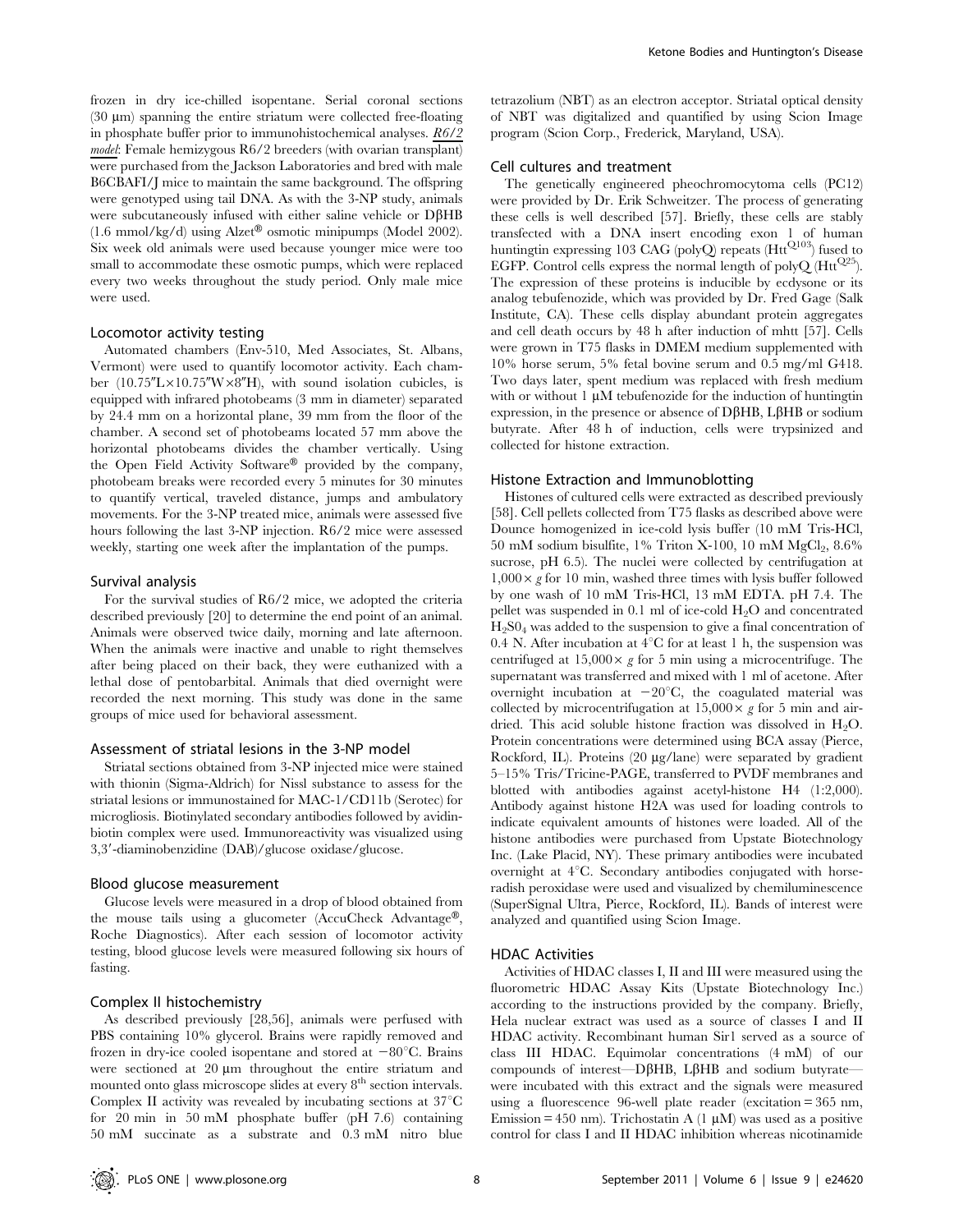(1 mM) was used to inhibit class III HDAC. Signals were expressed as arbitrary fluorescent units (AFU) and were within the linear range of the standard curve.

#### **Statistics**

All values were expressed as mean  $\pm$  standard error of the mean (SEM). Differences between means were analyzed using either ttest, one-way or two-way analysis of variance (ANOVA), with the different types of mice, treatment or time as the independent factors. When ANOVA shows significant differences, Newman-Keuls post-hoc testing was used to test pair-wise comparisons

#### References

- 1. Vonsattel JP, Keller C, Cortes Ramirez EP (2011) Huntington's disease neuropathology. Handb Clin Neurol 100: 83–100.
- 2. Brouillet E, Jacquard C, Bizat N, Blum D (2005) 3-Nitropropionic acid: a mitochondrial toxin to uncover physiopathological mechanisms underlying striatal degeneration in Huntington's disease. J Neurochem 95: 1521–1540.
- 3. Kazantsev AG, Thompson LM (2008) Therapeutic application of histone deacetylase inhibitors for central nervous system disorders. Nat Rev Drug Discov 7: 854–868.
- 4. Ross CA, Tabrizi SJ (2011) Huntington's disease: from molecular pathogenesis to clinical treatment. Lancet Neurol 10: 83–98.
- 5. Kuhl DE, Phelps ME, Markham CH, Metter EJ, Riege WH, et al. (1982) Cerebral metabolism and atrophy in Huntington's disease determined by 18FDG and computed tomographic scan. Ann Neurol 12: 425–434.
- 6. Kuhl DE, Metter EJ, Riege WH, Markham CH (1984) Patterns of cerebral glucose utilization in Parkinson's disease and Huntington's disease. Ann Neurol 15 Suppl: S119–S125.
- 7. Brennan WA, Jr., Bird ED, Aprille JR (1985) Regional mitochondrial respiratory activity in Huntington's disease brain. J Neurochem 44: 1948–1950.
- 8. Benchoua A, Trioulier Y, Zala D, Gaillard MC, Lefort N, et al. (2006) Involvement of mitochondrial complex II defects in neuronal death produced by N-terminus fragment of mutated huntingtin. Mol Biol Cell 17: 1652–1663.
- 9. Mann VM, Cooper JM, Javoy-Agid F, Agid Y, Jenner P, et al. (1990) Mitochondrial function and parental sex effect in Huntington's disease. Lancet 336: 749.
- 10. Browne SE, Bowling AC, MacGarvey U, Baik MJ, Berger SC, et al. (1997) Oxidative damage and metabolic dysfunction in Huntington's disease: Selective vulnerability of the basal ganglia. Ann Neurol 41: 646–653.
- 11. Seong IS, Ivanova E, Lee JM, Choo YS, Fossale E, et al. (2005) HD CAG repeat implicates a dominant property of huntingtin in mitochondrial energy metabolism. Hum Mol Genet 14: 2871–2880.
- 12. Milakovic T, Johnson GV (2005) Mitochondrial respiration and ATP production are significantly impaired in striatal cells expressing mutant huntingtin. J Biol Chem 280: 30773–30782.
- 13. Panov AV, Gutekunst CA, Leavitt BR, Hayden MR, Burke JR, et al. (2002) Early mitochondrial calcium defects in Huntington's disease are a direct effect of polyglutamines. Nat Neurosci 5: 731–736.
- 14. Kim J, Moody JP, Edgerly CK, Bordiuk OL, Cormier K, et al. (2010) Mitochondrial loss, dysfunction and altered dynamics in Huntington's disease. Hum Mol Genet 19: 3919–3935.
- 15. Shirendeb U, Reddy AP, Manczak M, Calkins MJ, Mao P, et al. (2011) Abnormal mitochondrial dynamics, mitochondrial loss and mutant huntingtin oligomers in Huntington's disease: implications for selective neuronal damage. Hum Mol Genet 20: 1438–1455.
- 16. Song W, Chen J, Petrilli A, Liot G, Klinglmayr E, et al. (2011) Mutant huntingtin binds the mitochondrial fission GTPase dynamin-related protein-1 and increases its enzymatic activity. Nat Med 17: 377–382.
- 17. Bannister AJ, Kouzarides T (1996) The CBP co-activator is a histone acetyltransferase. Nature 384: 641–643.
- 18. Steffan JS, Bodai L, Pallos J, Poelman M, McCampbell A, et al. (2001) Histone deacetylase inhibitors arrest polyglutamine-dependent neurodegeneration in Drosophila. Nature 413: 739–743.
- 19. Gardian G, Browne SE, Choi DK, Klivenyi P, Gregorio J, et al. (2005) Neuroprotective Effects of Phenylbutyrate in the N171-82Q Transgenic Mouse Model of Huntington's Disease. J Biol Chem 280: 556–563.
- 20. Ferrante RJ, Kubilus JK, Lee J, Ryu H, Beesen A, et al. (2003) Histone deacetylase inhibition by sodium butyrate chemotherapy ameliorates the neurodegenerative phenotype in Huntington's disease mice. J Neurosci 23: 9418–9427.
- 21. Hockly E, Richon VM, Woodman B, Smith DL, Zhou X, et al. (2003) Suberoylanilide hydroxamic acid, a histone deacetylase inhibitor, ameliorates motor deficits in a mouse model of Huntington's disease. Proc Natl Acad Sci U S A 100: 2041–2046.
- 22. Thomas EA, Coppola G, Desplats PA, Tang B, Soragni E, et al. (2008) The HDAC inhibitor 4b ameliorates the disease phenotype and transcriptional abnormalities in Huntington's disease transgenic mice. Proc Natl Acad Sci U S A 105: 15564–15569.

between means. The null hypothesis was rejected at the level of 0.05. Survival data was analyzed using Kaplan-Meier analysis. All statistical analyses were performed using SigmaStat-3.0 (Jandel Corporation, San Rafael, CA).

## Author Contributions

Conceived and designed the experiments: KT SP. Performed the experiments: SL ASC JCG PMR KT. Analyzed the data: SL ASC KT. Contributed reagents/materials/analysis tools: DB SP KT. Wrote the paper: ASC DB SP KT.

- 23. Hathorn T, Snyder-Keller A, Messer A (2011) Nicotinamide improves motor deficits and upregulates PGC-1alpha and BDNF gene expression in a mouse model of Huntington's disease. Neurobiol Dis 41: 43–50.
- 24. Izumi Y, Ishii K, Katsuki H, Benz AM, Zorumski CF (1998) beta-Hydroxybutyrate fuels synaptic function during development. Histological and physiological evidence in rat hippocampal slices. J Clin Invest 101: 1121–1132.
- 25. Kashiwaya Y, Takeshima T, Mori N, Nakashima K, Clarke K, et al. (2000) Dbeta-hydroxybutyrate protects neurons in models of Alzheimer's and Parkinson's disease. Proc Natl Acad Sci USA 97: 5440–5444.
- 26. Prins ML, Lee SM, Fujima LS, Hovda DA (2004) Increased cerebral uptake and oxidation of exogenous betaHB improves ATP following traumatic brain injury in adult rats. J Neurochem 90: 666–672.
- 27. Smith SL, Heal DJ, Martin KF (2005) KTX 0101: a potential metabolic approach to cytoprotection in major surgery and neurological disorders. CNS Drug Rev 11: 113–140.
- 28. Tieu K, Perier C, Caspersen C, Teismann P, Wu DC, et al. (2003) D-betahydroxybutyrate rescues mitochondrial respiration and mitigates features of Parkinson's disease. J Clin Invest 112: 892–901.
- 29. Dedeoglu A, Ferrante RJ, Andreassen OA, Dillmann WH, Beal MF (2002) Mice overexpressing 70-kDa heat shock protein show increased resistance to malonate and 3-nitropropionic acid. Exp Neurol 176: 262–265.
- 30. Hurlbert MS, Zhou W, Wasmeier C, Kaddis FG, Hutton JC, et al. (1999) Mice transgenic for an expanded CAG repeat in the Huntington's disease gene develop diabetes. Diabetes 48: 649–651.
- 31. Bjorkqvist M, Fex M, Renstrom E, Wierup N, Petersen A, et al. (2005) The R6/ 2 transgenic mouse model of Huntington's disease develops diabetes due to deficient {beta}-cell mass and exocytosis. Hum Mol Genet 14: 565–574.
- 32. Andreassen OA, Dedeoglu A, Stanojevic V, Hughes DB, Browne SE, et al. (2002) Huntington's disease of the endocrine pancreas: insulin deficiency and diabetes mellitus due to impaired insulin gene expression. Neurobiol Dis 11: 410–424.
- 33. Podolsky S, Leopold NA, Sax DS (1972) Increased frequency of diabetes mellitus in patients with Huntington's chorea. Lancet 1: 1356–1358.
- 34. Ferrante RJ, Ryu H, Kubilus JK, D'Mello S, Sugars KL, et al. (2004) Chemotherapy for the brain: the antitumor antibiotic mithramycin prolongs survival in a mouse model of Huntington's disease. J Neurosci 24: 10335–10342.
- 35. Steffan JS, Kazantsev A, Spasic-Boskovic O, Greenwald M, Zhu YZ, et al. (2000) The Huntington's disease protein interacts with p53 and CREB-binding protein and represses transcription. Proc Natl Acad Sci U S A 97: 6763–6768.
- 36. Nucifora FC, Jr., Sasaki M, Peters MF, Huang H, Cooper JK, et al. (2001) Interference by huntingtin and atrophin-1 with cbp-mediated transcription leading to cellular toxicity. Science 291: 2423–2428.
- 37. McCampbell A, Taylor JP, Taye AA, Robitschek J, Li M, et al. (2000) CREBbinding protein sequestration by expanded polyglutamine. Hum Mol Genet 9: 2197–2202.
- 38. Chai Y, Wu L, Griffin JD, Paulson HL (2001) The role of protein composition in specifying nuclear inclusion formation in polyglutamine disease. J Biol Chem 276: 44889–44897.
- 39. Robinson AM, Williamson DH (1980) Physiological roles of ketone bodies as substrates and signals in mammalian tissues. Physiol Rev 60: 143–187.
- 40. Herzberg GR, Gad M (1984) Evidence that the cytosolic activity of 3 hydroxybutyrate dehydrogenase in chicken liver is L-3-hydroxyacid dehydrogenase. Biochim Biophys Acta 802: 67–70.
- 41. Williamson DH, Kunenzel P (1971) The nature of the cytoplasmic-3 hydroxybutyrate dehydrogenase from sheep kidney. Biochem J 121: 571–573.
- 42. Watson HR, Lindsay DB (1972) 3-hydroxybutyrate dehydrogenase in tissues from normal and ketonaemic sheep. Biochem J 128: 53–57.
- 43. Wallace TM, Meston NM, Gardner SG, Matthews DR (2001) The hospital and home use of a 30-second hand-held blood ketone meter: guidelines for clinical practice. Diabet Med 18: 640–645.
- 44. Levine MS, Cepeda C, Hickey MA, Fleming SM, Chesselet MF (2004) Genetic mouse models of Huntington's and Parkinson's diseases: illuminating but imperfect. Trends Neurosci 27: 691–697.
- 45. Li JY, Popovic N, Brundin P (2005) The use of the R6 transgenic mouse models of Huntington's disease in attempts to develop novel therapeutic strategies. NeuroRx 2: 447–464.